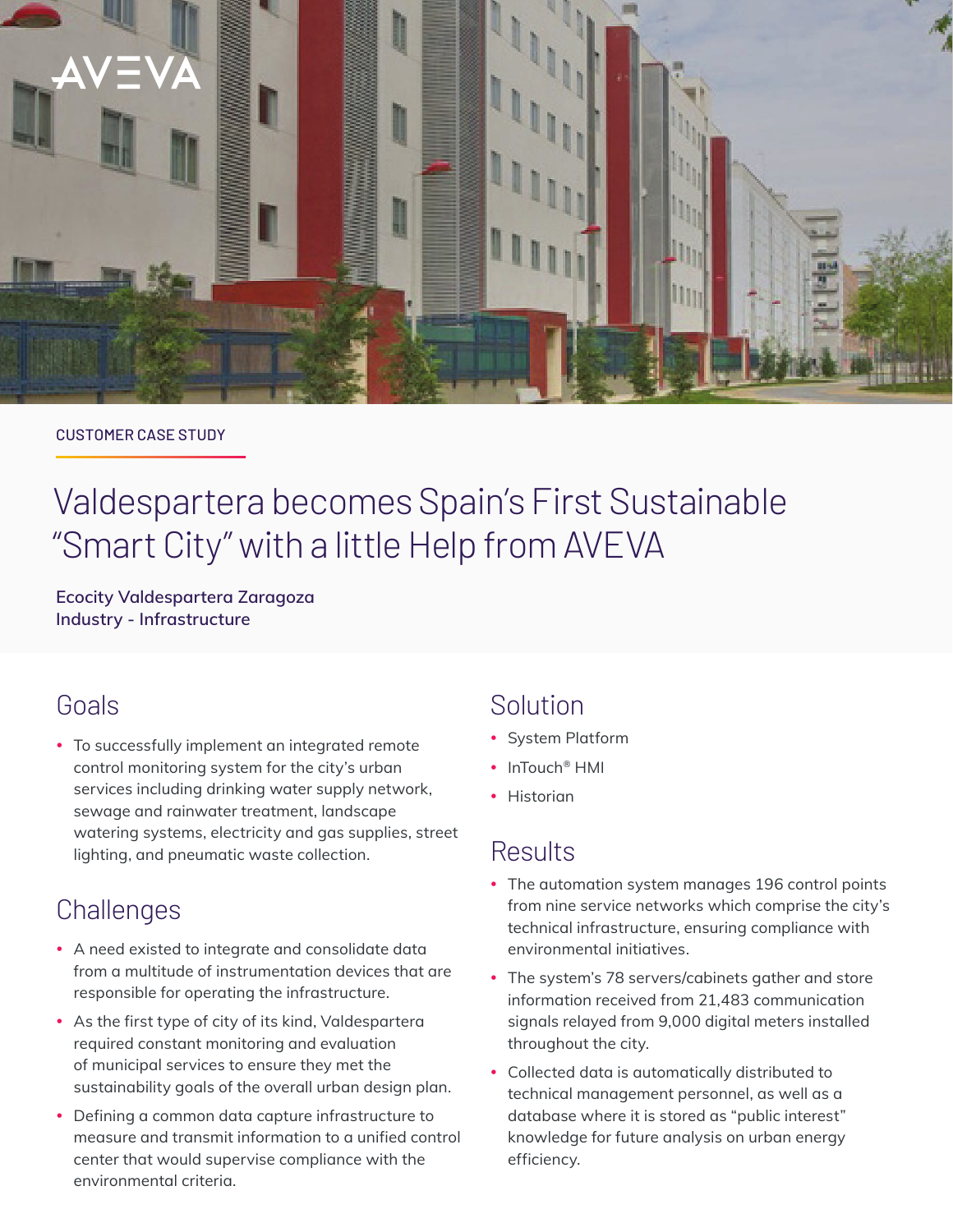**ZARAGOZA, Spain** − As host of Expo 2008, an international exposition that focused on the timely themes of water and sustainable development, Zaragoza is now known for being the first urban development project built from the ground up with environmental sustainability as its core objective.

It also is a prime example of today's growing "Smart City" municipal planning initiatives to incorporate its digital infrastructure and data to enhance livability, workability and sustainability. To achieve this, Valdespartera required a centralized monitoring and control system that would enable operations personnel to access critical, real-time data to make better, faster and more efficient decisions for its community.

AVEVA industrial software solutions were selected to provide the integrated technology to manage the city's infrastructure processes, and deliver sustainable performance with the flexibility and agility to address the city's future evolving requirements.

Ecocity Valdespartera Zaragoza began to take shape in 1999 when the City of Zaragoza began negotiations with the Spanish Ministry of Defense to purchase land where Spanish Army barracks stood. By converting the property into a sustainable city, Valdespartera would be one of the world's first governed by bioclimatic criteria as outlined in the Kyoto Protocol.

In May 2003, after approval of the final Urban Development Project plan, work began on the project's infrastructure systems. The first building permits were issued in 2004 for this innovative urban development, and in 2007 Valdespartera began welcoming residents. "By powering the city's remote monitoring and management system, AVEVA software addresses two key issues for the Valdespartera team: effective and efficient control and management of all municipal networks, as well as accessibility and analyzing of environmental impact of operations in an integrated manner."

#### **Noelia Olona,**

**-**

Technical Area Manager, Ecocity Valdespartera Zaragoza

### **Integrated Management Systems Key to Successful Facility Operations**

The ambitious nature of Valdespartera's "Smart City" design required city planners to incorporate an integrated software infrastructure to manage its wide range of facilities. These operations include water and sewage treatment, electricity production from its solar panels and on-site substation, gas supply, street lighting, waste collection, mass transit operations, as well as residential housing, social event locations, and sporting facilities.

Valdespartera's city management team chose AVEVA software based on its successful implementations in other "Smart City" projects worldwide, as well as its open architecture design. This enables it to easily connect with various systems currently in place, and easily scale to meet future needs of Valdespartera. By providing Valdespartera's a digital infrastructure and actionable data, AVEVA software solutions enhance livability, workability and sustainability of the community.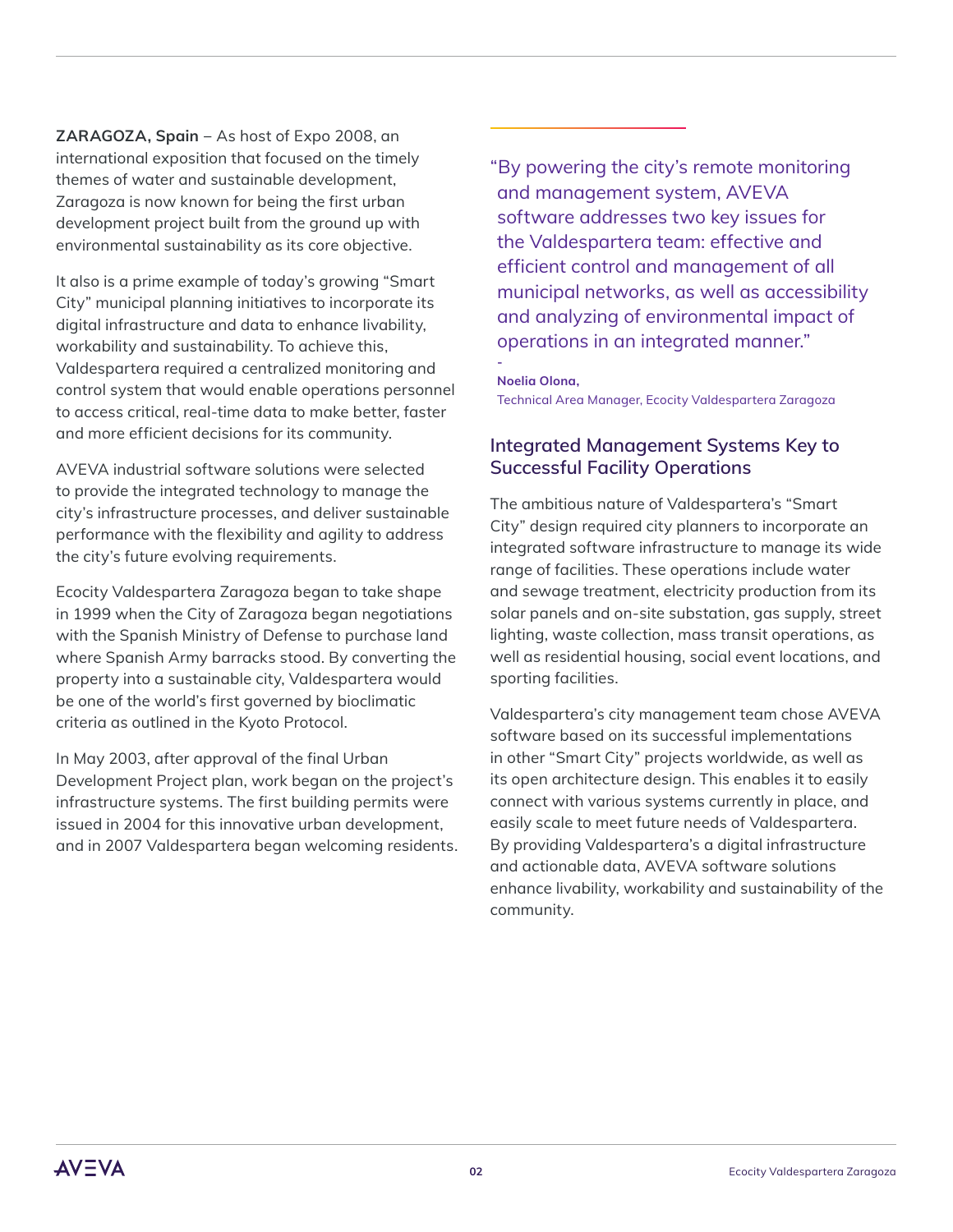"Incorporating operations with integrated management software that would assist the city to adhere to its strategy for energy efficiency and sustainability was part of the city plan from the beginning of the project, not an afterthought. As a result, the city's technology infrastructure encompasses a wide range of general services which is managed by a sophisticated control and monitoring technology system provided by AVEVA software solutions."

**Noelia Olona,** 

**-**

Technical Area Manager Ecocity Valdespartera Zaragoza

#### **Embarking On a Revolutionary Ecocity Project**

Unique in its kind, Valdespartera is, in reality, is a fullscale sustainability laboratory. Its bioclimatic use model is comprised of three concepts: (1) design of optimized general municipal services such as pneumatic waste collection and efficient water treatment; (2) specific construction and architecture parameters to include placement of screens to reduce the impact of regional winds, and buildings designed with flat roofs for placement of solar panels; and (3) use of building materials that provide a high level of insulation for energy conservation, as well as use locally sourced materials to avoid the high energy costs to import exotic varieties.

### **Complying with Sustainable Requirements within a Smart City**

To successfully comply with the plan's bioclimatic requirements, nine management networks were created to control and supervise the city's wide range of processes used to operate Valdespartera's facilities. The main objective was to enable city managers to observe the behavior of all operations within the urban service networks, defining a common data capture infrastructure to measure results, and transmit information to a unified control center to monitor compliance with environmental criteria.

System Platform serves as the system's "Industrial Operating System" by providing configuration, deployment, communication, security, data connectivity and other services via a single, integrated software development environment. These services allowed Valdespartera's team to build a single, unified "Plant Model" that logically represents processes, physical equipment, ndustrial systems, and even legacy systems, making design and maintenance of more efficient and flexible.

By interfacing with the community's hundreds of field devices and plant systems System Platform provides essential context to data, greatly assisting with diagnostics and troubleshooting while providing valuable system documentation throughout the system lifecycle.

System Platform delivers a standardized set of industrial applications that ensures the city achieves best practices in overall energy efficiency. The network collects levels of energy consumption in homes and various other locations, which is analyzed by a team at the University of Zaragoza to verify that energy saving targets are being achieved by Valdespartera.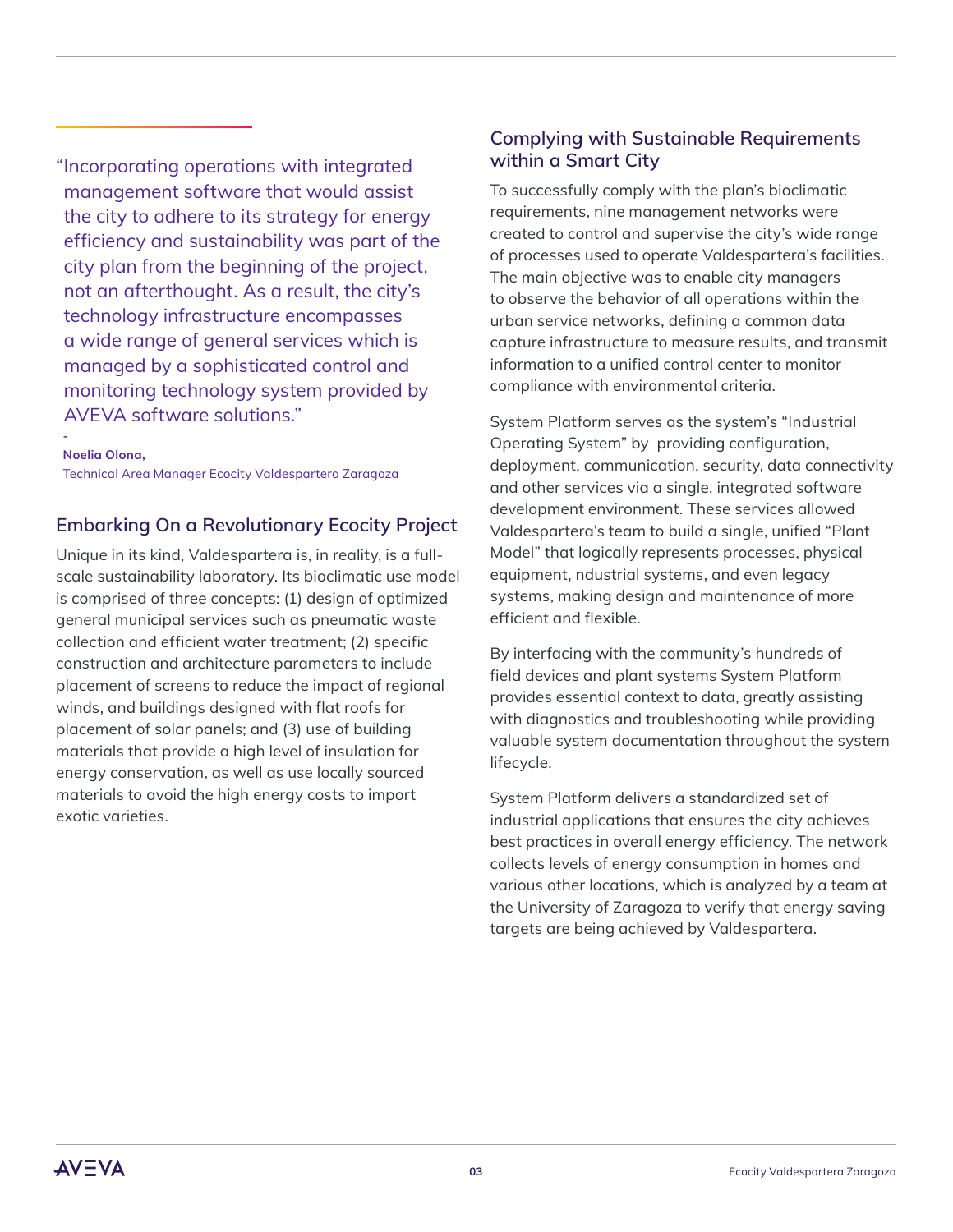

"The successes of an intricate urban planning model such as Ecocity Valdespartera Zaragoza was dependent on the implementation of an integrated control and analysis system. AVEVA's open architecture design provides the ideal integration model since it can easily connect to various network hardware devices without having to implement new technology. Today, we have a common technology infrastructure that provides a comprehensive view of all the municipal services and housing operations."

#### **Noelia Olona,**

**-**

Technical Area Manager Ecocity Valdespartera Zaragoza

#### **Remote Monitoring and Equipment Control with InTouch**

With a multitude of networks to manage, all operations data converges at the Sustainable Urban Centre (SUC) for monitoring, data acquisition and management review. To successfully observe these processes, the team required a powerful tool for visualization as well as remote management of equipment when necessary, such as opening and closing valves, and identifying segments of the facility requiring maintenance.

InTouch provides an open and extensible Supervisory HMI and SCADA solution that allows Valdespartera's operations team to quickly create standardized,

reusable visualization applications, and then deploy them across the entire enterprise. By improving realtime visibility into processes, InTouch HMI greatly improves operator effectiveness, increasing control of all processes to simplify and enforce standardization and change management.

It also provides considerable cost savings in terms of managing tasks that were previously done manually by an operator on-site. These activities can now be done remotely from the control center using InTouch HMI.

InTouch HMI delivers a breakthrough in advanced engineering tools, providing faster time to value, more effective HMI design, better trouble shooting, and ease of application maintenance. It enables technicians to quickly identify and address abnormal situations before they impact overall operations. With myriad of data sources, InTouch connects to hundreds of available I/O and OPC servers to gather the most comprehensive collection of data for later evaluation of overall processes.

In addition to the desktops operators at the SUC use to remotely supervise operations, a video wall has been set up to easily view the city's various industrial systems. InTouch HMI monitoring screens are projected on the video wall where values related to control are shown, along with video images.



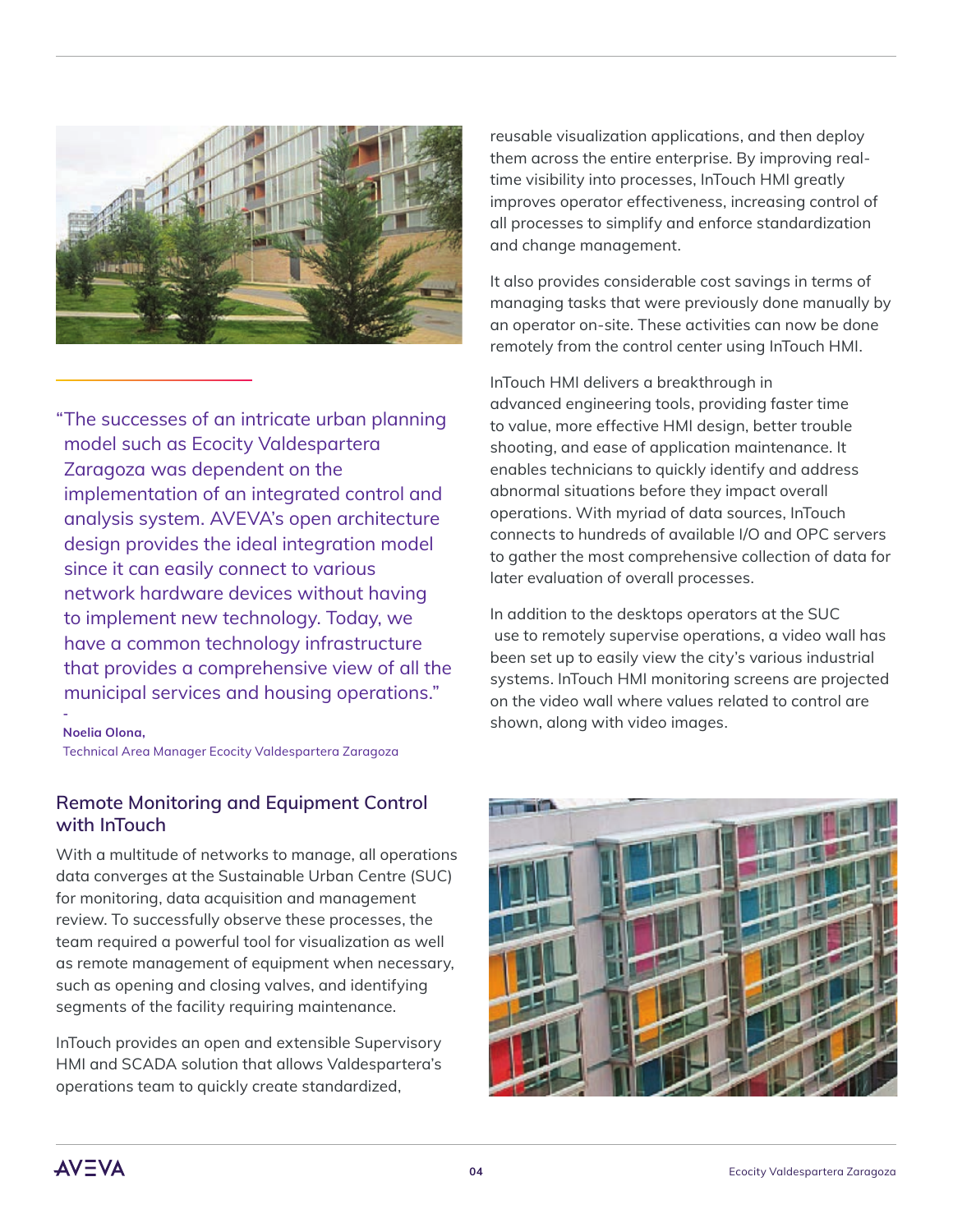"The integration of Historian enables the management team to gather real-time data for later analysis and dissemination. With Historian, we are able to maintain an integrated view of all processes functioning within the various urban service networks, as well as define a common data capture infrastructure to measure and then transmit information to the unified control center that monitors compliance with the environmental criteria."

#### **Noelia Olona,**

**-**

Technical Area Manager Ecocity Valdespartera Zaragoza

### **Gaining Better Visibility into Valdespartera's Industrial Processes**

Valdespartera's integrated network also collects important information on various levels of energy consumption in homes and other buildings which is monitored and analyzed by the team at the University of Zaragoza. The management group continually reviews and evaluates this information to ensure energy saving targets defined in the overall plan are being reached by municipal services as well as residents.

Historian simplifies this process and ensures that the data collected can be quickly accessed for evaluation. It assists the team to identify trends to determine the most efficient use of mass transit services, electricity generation and consumption, as well as the effective operation of its water/wastewater treatment and pneumatic waste collection facilities.

As a high-performance process historian, Historian is capable of storing huge volumes of data generated from Valdespartera's industrial facilities and homes. Historian easily retrieves and securely delivers this information to the appropriate teams, enabling them to analyze processes anywhere at any time.

Historian offers high performance, flexibility, scalability, and high reliability, combining advanced data storage and compression techniques with an industry-standard query interface. It also provides operators easy access to stored time-series information. Combined with InTouch, Historian offers a number of configurations to meet the needs of any of Valdespartera's industrial applications.

Data stored in the Historian can be easily accessed with a range of reporting and data analysis clients that deliver Historian data to any desktop, smart phone or tablet. Its advanced data retrieval modes can facilitate the most demanding data reporting and analysis requirements, simplifying report generation and saving valuable IT resources.

"In addition to monitoring data to verify the efficient operation of the facilities, Historian makes it possible to cross-check the information gathered to determine how a particular action impacts others. The remote control system helps solve two key issues for an intelligent city such as Valdespartera: it guarantees the remote control and management of municipal networks and it helps assess and analyze the environmental impact of their operations in an integrated manner."

#### **Noelia Olona,**

**-**

Technical Area Manager Ecocity Valdespartera Zaragoza